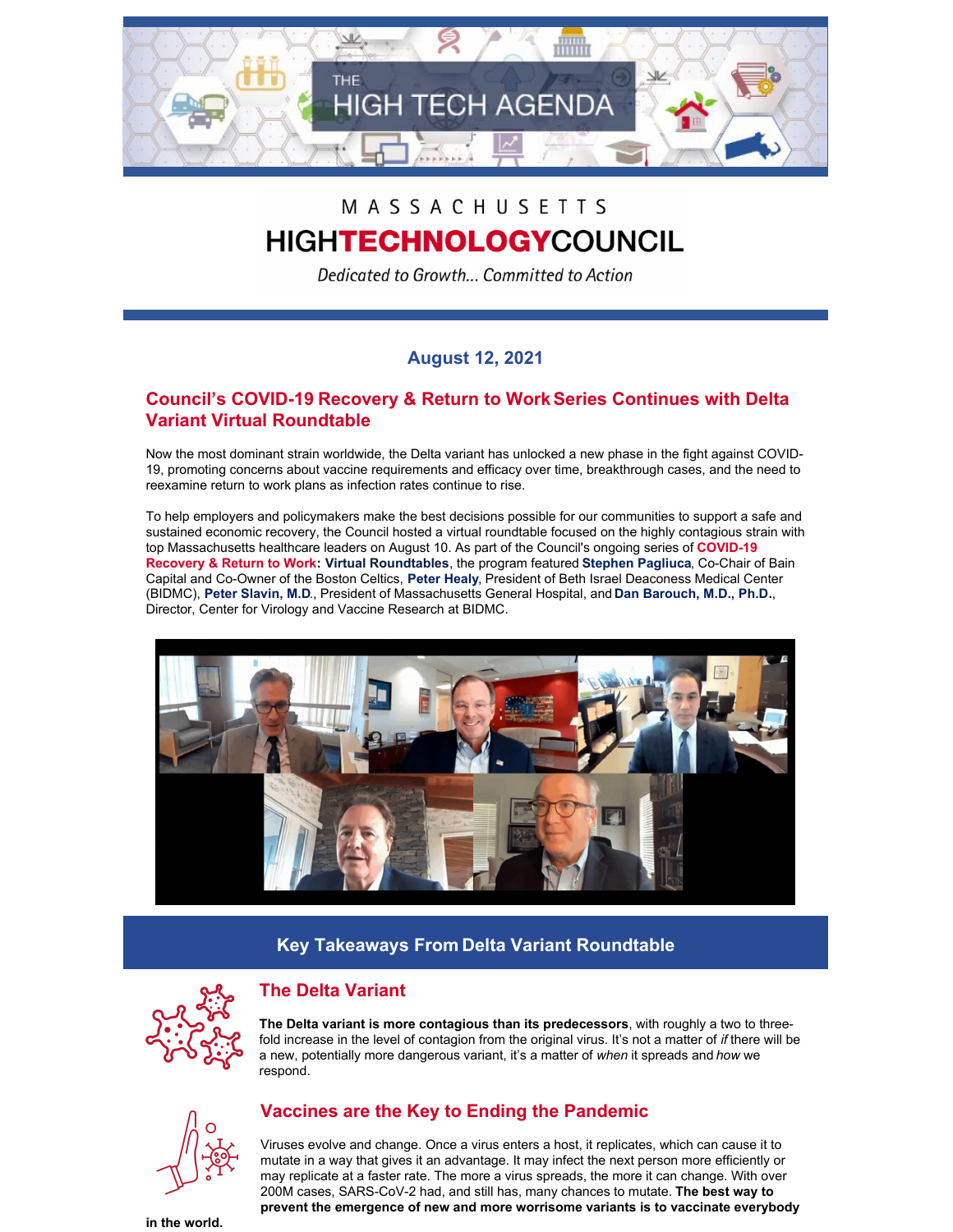

#### **Vaccines Save Lives**

**COVID-19 vaccines are safe and effective.** Not only is the rate of infection reduced, but vaccine effectiveness against hospitalization and death is substantial for all current variants. 99% of COVID-related deaths are unvaccinated individuals.



### **Breakthrough Cases: Lessons from Provincetown Outbreak**

Around 1,000 individuals were infected with COVID-19 out of an exposed group of over 100,000. 74% of those infected were fully vaccinated, and the vast majority were minimally symptomatic. **While it is likely there will be more outbreaks among fully vaccinated individuals, vaccines reduce the risk of infection by a factor of 8 and hospitalization and death by a factor of 25.**

#### **Business Recommendations**

**Vaccine mandates are advised**, especially for public-facing institutions, such as schools and hospitals. In the absence of a company-wide vaccine mandate, employers should encourage vaccines, require frequent testing and indoor masking, and practice social distancing.



### **Preparing for the Next Pandemic**

The discoveries made through the science behind the mRNA-based vaccines have laid the foundation for more rapid discovery and response in future pandemics. Combined with these new modalities for vaccine development, it's imperative that public health officials and governments at every level learn from the missteps earlier in the pandemic. Public officials must be more aggressive in setting up testing infrastructure and implementing necessary

restrictions earlier on to be effective. **It is also critical to avoid politicization of disease response and vaccinations**.

> **[Watch](https://vimeo.com/585879764) the Event Here**



#### **Anderson on Bloomberg Baystate Business Radio**

Mass. High Tech Council President Chris Anderson discussed the dangers of the Delta variant, how the strain is affecting tech in Boston, return to the workplace timelines, updated mask guidelines, and more on a recent Bloomberg Baystate Business Radio episode. Click **[HERE](http://www.mhtc.org/2021/07/30/baystate-business-breakthrough-cases-radio/)** to listen to the segment.

### **Advances in the Council's Public Policy Agenda**

#### **2022 Ballot Campaigns Pick up Steam**

With all petition initiative proposals due to the state Attorney General Offices by August 4, 2021, the preceding few weeks saw a flurry of groups filing questions to advance to voters in November 2022. By August 4, the Attorney General had received 30 proposals covering a broad scope of policy issues. There were several filings related to hospital finance and governance as well as multiple initiative petitions on voter identification requirements. The petitions filed face a long journey with many steps to make it on the ballot, including Attorney General review for consistency with



the state Constitution, gathering of more than 80,000 signatures, and approval by the state legislature.

On the long list of initiatives that might make their way to the ballot are two efforts of particular interest to the Council.

The first is a proposal for a constitutional amendment, approved by the state legislature on June 9, which would establish a 4% tax surcharge on income over \$1 million. The Council has led the opposition against multiple efforts to advance the tax amendment since 2015, including successful litigation against a previous iteration of the surtax proposal in 2018. As the Council has vocalized consistently over the last six years, the surtax would risk creating conditions that would hamper the Massachusetts economy by accelerating the out-migration of capital and make us less competitive with other states at a time when barriers to relocation have never been lower. We continue to partner with other business organizations and nonprofits in opposition to the surtax and will provide more details on our efforts in our next newsletter.

The second ballot initiative of note concerns the definition and regulation of the relationship between Transportation Network Companies (TNCs) and app-based drivers. The [Massachusetts](https://independentmass.org/members/) Coalition for Independent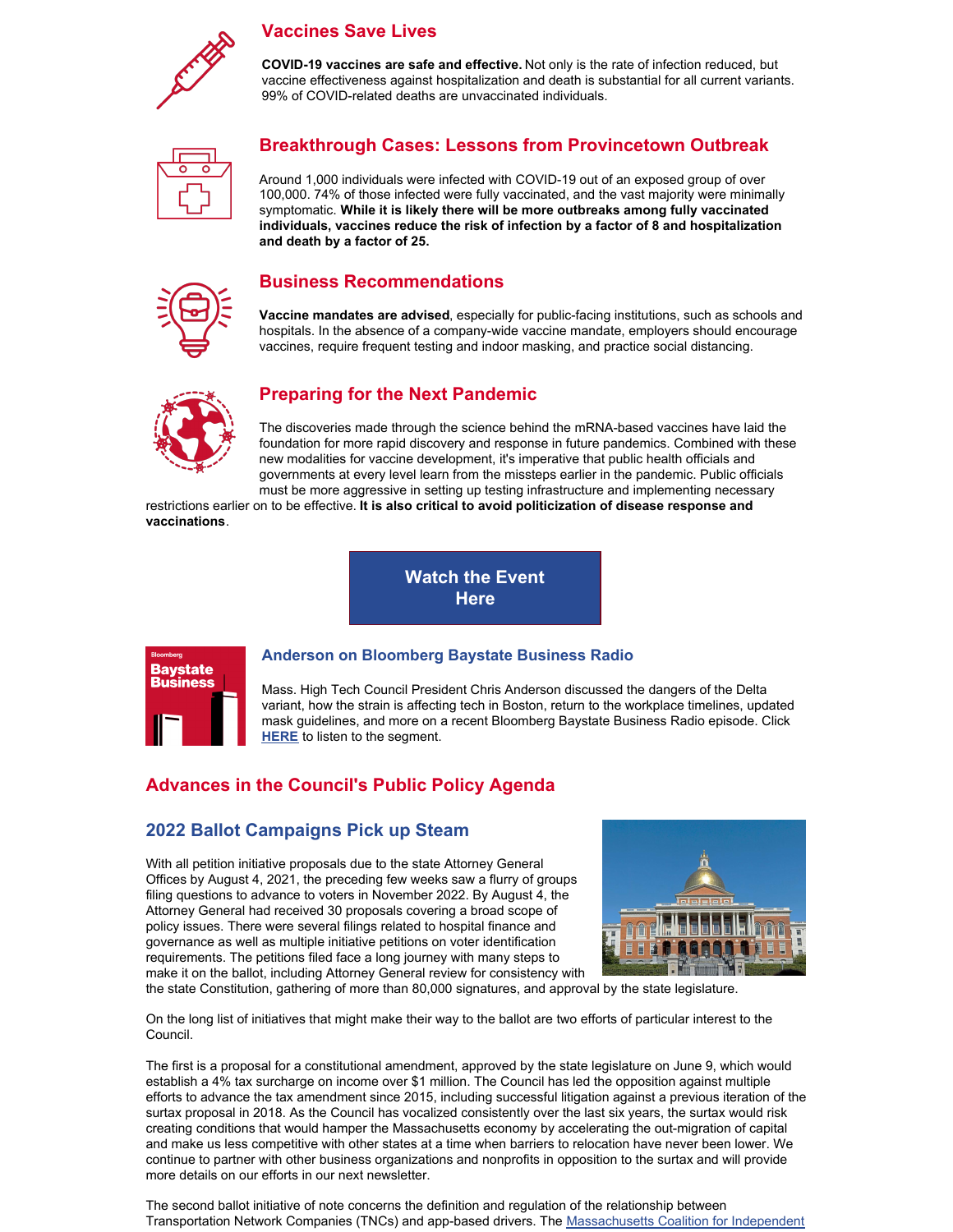Work, a diverse coalition of technology companies, app-based drivers, and community organizations, including the Council, is advancing statutory changes to protect the flexibility of independent workers while providing them with new benefits and guaranteed earnings.

## **Mass. FY21 Revenue Results Exceed Projections by 17%**

Massachusetts Fiscal 2021 state tax collections were well above budget expectations. As of the close of the FY on June 30, **Massachusetts tallied \$34.1 billion in collections, a 17% increase (more than \$5 billion) in revenue above what officials had anticipated to close the fiscal year on June 30**.

The new fiscal year kicked off with continued strong revenue through July, as the state collected \$110 million, approximately 5%, more than collections in July of last year. The surge in revenue indicates that the state economy continues to rebound and raises serious questions about the motivations of those pushing an array of new tax proposals.

### **Massachusetts FY22 Budget**

On July 16, 2021, Governor Baker signed into law the Commonwealth's \$47.6 billion Fiscal Year 2022 budget. Supported by a projected revenue of \$34.3 billion in state tax receipts, which is more than \$4 billion above January estimates, the budget increases spending by 3.6% over last year's budget. The increase in revenue enabled an additional \$2.9 billion in spending above the Baker Administration's January budget proposal, \$1.4 billion of which will go to MassHealth. The budget represents the first fully funded year of implementing the Student Opportunity Act, the landmark education funding legislation passed in late 2019, and also puts aside \$571 million for the University of Massachusetts.

### **Historic (Billions) in Federal Resources Coming to the Commonwealth**

While the state continues to be flush with cash driven by a strong private sector, state officials are still determining how to spend approximately \$5 billion in federal assistance through the American Rescue Plan Act (ARPA). The Baker Administration has proposed spending \$2.9 billion on housing, workforce training, and water and sewer infrastructure, though the legislature has opted to set aside the majority of the federal funds and hold hearings through the fall to determine where to allocate the funds.

The Council **[submitted](http://www.mhtc.org/wp-content/uploads/2021/08/MHTC-written-testimony-for-House-Committee-on-Federal-Stimulus-and-Census-Oversight_07-27-21.pdf) testimony** to the Joint Committee on Ways and Means and the House Committee on Federal Stimulus and Census Oversight for their July 27 hearing on ARPA use, advocating for prudent

investments in retooling the Commonwealth's workforce through scaling existing programs and to dedicate some portion of the funds to replenish the Unemployment Insurance (UI) Trust Fund.

We will continue to develop refined proposals for sensible investments of ARPA funds, especially as the U.S. Congress finalizes a \$1 trillion infrastructure package. In addition to significant investments in typical infrastructure targets, such as road and bridge repairs, the version of the infrastructure bill approved in the U.S. Senate earlier this week includes \$65 billion for rural broadband, \$55 billion for water infrastructure upgrades, and \$47 billion for cybersecurity and climate change response. The spending bill as it currently stands would send billions to Massachusetts, including \$4.2 billion for federal-aid highway apportioned programs, \$1.1B for bridge replacement and repairs, and \$2.5 billion over five years for public transportation investments. The Council will continue to monitor federal aid developments and offer insights on the optimal targets for infrastructure investments.

The historic federal resources coming to the Commonwealth are spurring rigorous debate among the business and labor communities and the public-at-large on what investments will yield the best bang for the buck while meeting the most pressing needs. The Council sees the various funding streams as a critical dimension to a larger policy discussion on the long-term vision for the Commonwealth. We are in the process of developing a new program that applies this forward-looking lens to assess what Massachusetts should do now and over the coming decades to ensure sustained growth in our innovation economy and retention of our competitiveness with other states in the long term.

### **Diversity, Equity & Opportunity Initiative Programs Make Waves**

#### **Black Representation & Equity Webinar: Reaching & Attracting Diverse Candidates**

On July 20, 2021, the Council hosted a **Black Representation and Equity (BRE) Initiative Webinar**: *Reaching and Attracting Diverse Candidates*. The online event, co-hosted by 2021 Annual Sponsor Waters Corporation and Strategic Partner Bain & Company, featured a panel discussion focused on best practices organizations can implement to turn their Diversity, Equity and Opportunity (DEO) visions into reality.



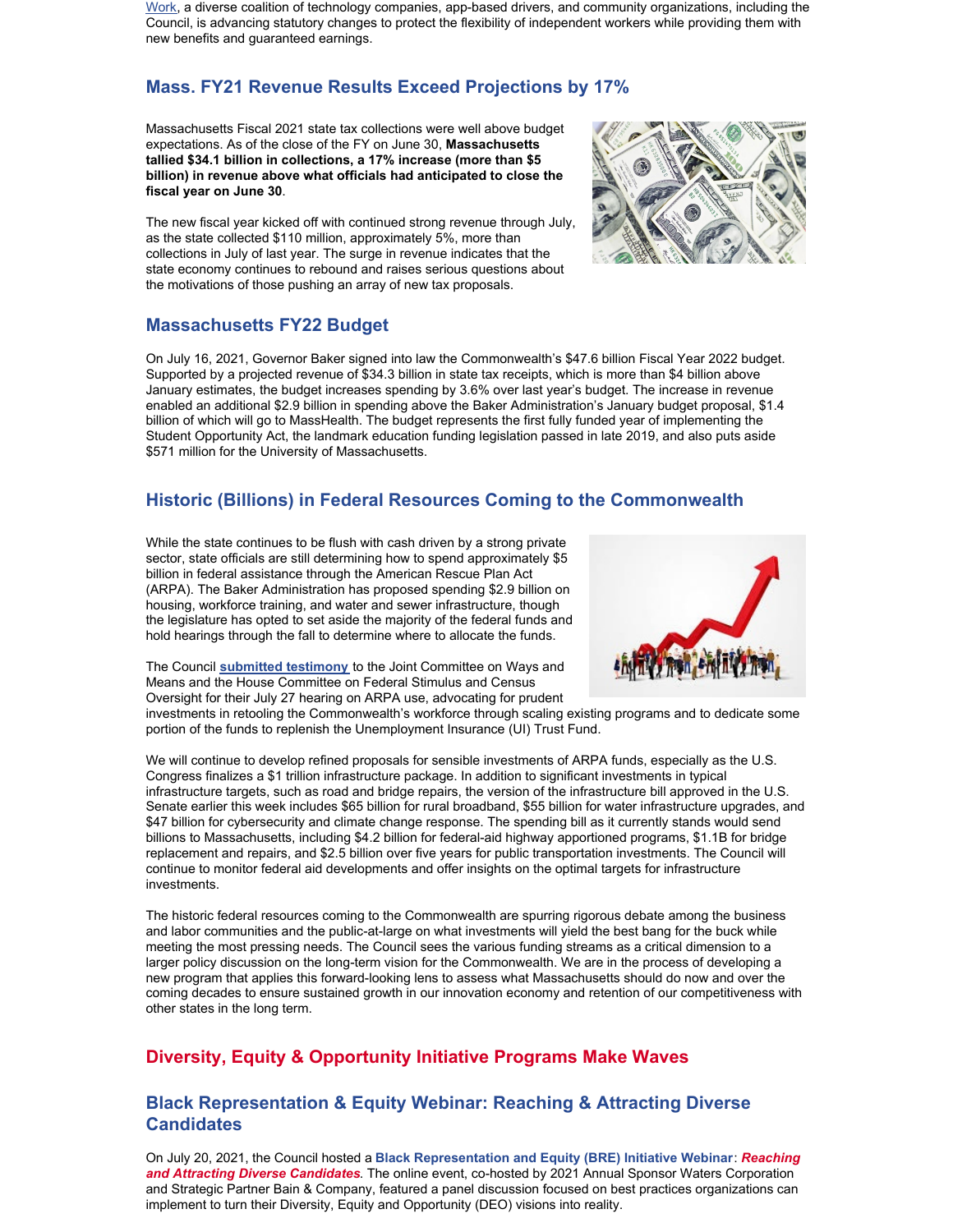#### **Key topics discussed included**:

- Addressing key elements of the talent funnel, based on existing pain points, to turn an organization's DEO ambition into action
- Data-driven approaches for expanding recruitment efforts to reach diverse talent pools
- Methods and ideas for sustaining momentum, particularly around building the funnel of Black talent,
- attracting that talent, and then building a community that retains those individuals
- The important role leadership plays in an organization's DEO journey

Missed the program? Click **[HERE](https://vimeo.com/578551952)** to watch the full event.

#### **Save the Date!**

On **Thursday, September 9 at 11:00 AM EDT**, the Council will host a DEO program with 2021 annual Women in Leadership (WIL) sponsor PTC, 2021 annual BRE sponsor Waters Corporation, and strategic partner Bain & Company. *A Systematic Approach to Talent Management for Women and URMs* will focus on talent management strategies for women and underrepresented minorities.

#### **Discussion topics will include:**

- Processes around performance management and creating opportunities for women and URMs
- The role of mentorship, sponsorship, and training for career growth
- Structural barriers that limit opportunity and movements
- Actions individuals and leaders can take to create more equitable outcomes
- And more!

### **[Register](https://www.eventbrite.com/e/a-systematic-approach-to-talent-management-for-women-and-urms-tickets-166840280771?aff=MHTC) for 9/9/2021 Event Here**

*Attendance for this event is free, but pre-registration is required.*

Interested in getting involved with the Council's DEO Initiatives? Contact **Chris [Anderson](mailto:chris@mhtc.org)** to learn more.

#### **MHTC Member Corner**

#### **Welcome New Members!**

**Beth Israel Lahey Health Beth Israel Deaconess Medical Center** 



# **ThermoFisher** SCIENTIFIC

The world leader in serving science

#### **Member News**

- **[DraftKings](https://www.bizjournals.com/boston/news/2021/08/09/draftkings-to-acquire-golden-nugget-online-gaming.html) to acquire Golden Nugget Online Gaming in all-stock \$1.56B deal**, *Boston Business Journal*, August 8, 2021
- **[Northeastern](https://www.bostonglobe.com/2021/08/05/business/northeastern-wireless-project-gets-federal-designation-innovation-zone/) wireless project gets federal designation as 'innovation zone'**, *The Boston Globe*, August 5, 2021
- **Six MHTC Members Included in LinkedIn's 2021 Top [Companies](https://www.linkedin.com/pulse/top-companies-2021-boston-linkedin-news/) in Greater Boston List**, LinkedIn News, July 27, 2021
- **Rapid7 announces \$335M [acquisition,](https://www.bizjournals.com/boston/news/2021/07/19/rapid7-announces-335m-acquisition-its-fourth-in.html) its fourth in 16 months**, *Boston Business Journal*, July 19, 2021
- **UKG Receives Three Prestigious Awards for Inclusive Culture Valuing All People, [Generations,](https://www.ukg.com/about-us/newsroom/ukg-receives-three-prestigious-awards-inclusive-culture-valuing-all-people) Teams**, UKG Newsroom, July 16, 2021

#### **MHTC in the Media**

We want to keep you informed. See what the Council has been up to with the following selection of recent media coverage.

| <b>SEPTEMBER 2021</b> |    |    |                     |       |    |     |  |
|-----------------------|----|----|---------------------|-------|----|-----|--|
| Sun                   |    |    | Mon Tue Wed Thu Fri |       |    | Sat |  |
|                       |    |    | O1                  | 02 03 |    | 04  |  |
| 05                    | 06 | 07 | O8                  | 09    | 10 | 11  |  |
| 12 <sup>12</sup>      | 13 | 14 | 15                  | 16    | 17 | 18  |  |
| 19                    | 20 | 21 | 22                  | 23    | 24 | 25  |  |
| 26                    | 27 | 28 | 29                  | 30    |    |     |  |
|                       |    |    |                     |       |    |     |  |